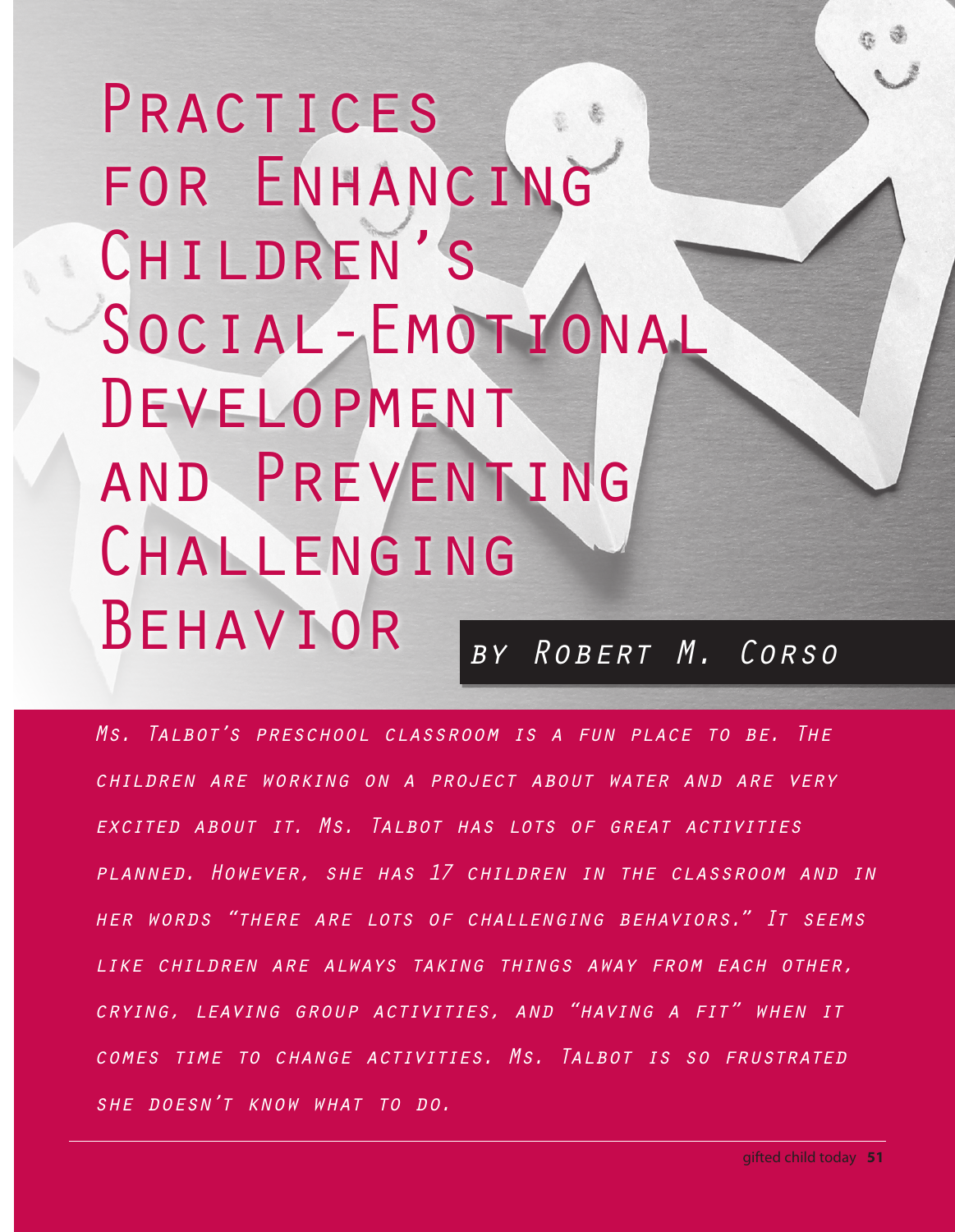#### **Enhancing Children's Social-Emotional Development**



If you have ever worked in a preschool setting, this story probably sounds familiar. The behaviors described above are frustrating to teachers and can disrupt the ongoing routine of the classroom. When teachers are in these situations, they are often anxious to find strategies that they can use to "deal with" specific challenging behaviors. Importantly, many challenging behaviors can be prevented by designing environments that promote children's engagement and teaching children new social skills (Lawry, Danko, & Strain, 1999; Neilsen, Olive, Donovan, & McEvoy, 1999; Strain & Hemmeter, 1999). Fox, Dunlap, Hemmeter, Joseph, and Strain (2003) have described a framework for promoting children's social-emotional development and preventing and addressing children's challenging behavior. This framework is represented in the teaching pyramid (see Figure 1) and includes effective practices that are designed to promote children's social skills and emotional development, provide support for

children's appropriate behavior, and address challenging behaviors. The four levels of practice are designed to promote the social-emotional development and behavior of all children including those with ongoing, persistent by challenging behavior.

# **Importance of Relationships**

As the pyramid depicts, the foundation of this model is grounded in the context of positive, supportive relationships between teachers and children, as well as with families and other professionals. These relationships are essential to implementing effective practices to support children's social-emotional development. These relationships do not come automatically but are instead built over a period of time through respectful, reciprocal, and responsive interactions.

To have respectful relationships, early care providers must acknowledge the range and validity of diverse

perspectives. Oftentimes this means embracing the tension that arises when different perspectives exist. To develop reciprocal relationships, early care providers must establish interactions that allow for equal voice for all perspectives. Additionally, for relationships to be reciprocal and responsive, adults must be willing to examine their personal, family, and cultural views of challenging child behavior. Specifically, early care providers must examine their personal beliefs regarding the acceptability and unacceptability of specific types of child behavior, consider personal beliefs regarding the causes of specific types of unacceptable child behavior, and acknowledge contrasting or conflicting beliefs held by others regarding acceptable and unacceptable types of child behavior based on deeply held cultural beliefs.

# **Creating Supportive Environments**

When children know what is expected of them, what to do, when to do it, and how to do it, they are less likely to engage in challenging behavior. In general, children's challenging behaviors often result from boredom, frustration, anxiety, or confusion. For young gifted children, challenging behavior may also result from perfectionism, limited stimulation, and difficulty finding peers with similar interests. Classroom environments, both physical and social, can be designed to minimize these kinds of feelings and increase the likelihood that children will be engaged in meaningful activities. For example, teachers can increase the likelihood that children will be engaged in meaningful ways if the materials and activities are designed and selected based on the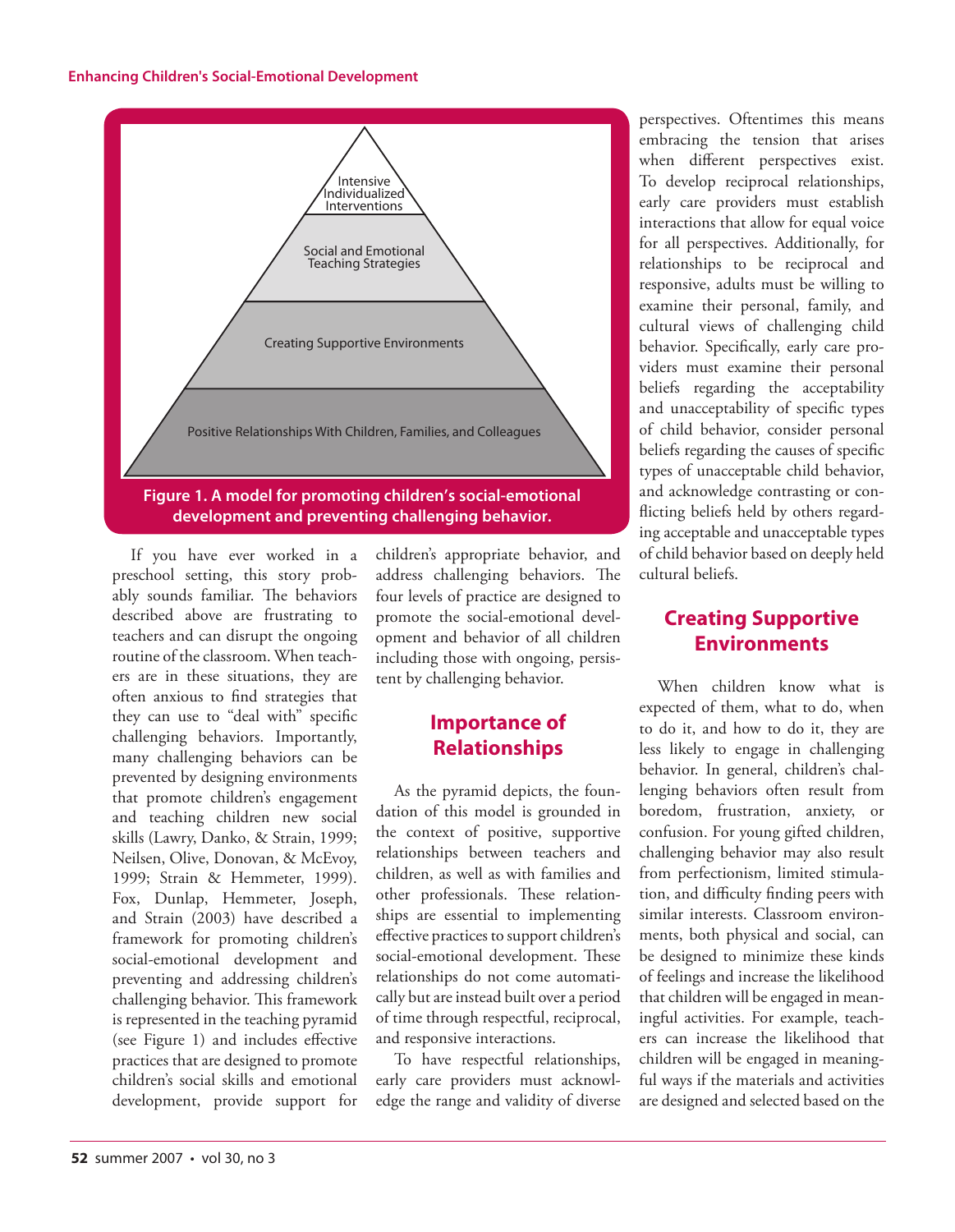children's unique interests, ability levels, and backgrounds.

Creating supportive environments involves implementing practices that promote children's engagement, help children understand expectations and routines, and reduce the likelihood that challenging behavior will occur. These practices relate to the physical design of the environment including schedules, routines, and transitions; adaptations and modifications; class rules; and teacher behaviors. Although many of these practices are generic in nature, they play a crucial role in preventing challenging behavior.

A key aspect of creating supportive environments is teaching children the expectations of the environment. For preschool children, the expectations of the preschool classroom are likely to differ in a variety of ways from expectations experienced at home or in other settings. Children cannot be expected to understand the new routines or expectations of the preschool environment unless those expectations are taught and reinforced in ways that are meaningful to each child. Teachers should consider children's different experiences outside the classroom and teach expectations in ways that are sensitive to these different experiences. Teachers should also work with parents to explain the expectations of the classroom and to discuss issues related to differences in school and home expectations.

# **Social-Emotional Teaching Strategies**

Promoting children's social-emotional development requires a comprehensive approach that includes creating a social context, teaching social skills, and facilitating children's emotional development. Creating a caring, socially rich, cooperative, and responsive classroom does not happen without planning; it requires a deliberate approach on the part of the teaching staff. The social environment of the classroom provides the context for children to develop the social skills and emotional foundations that they will need to be successful in school and life.

Important goals related to children's social-emotional development include initiating and maintaining relationships with others, resolving conflicts, making friends, and communicating feelings, emotions, and needs in appropriate and effective ways. Viewing social competence from this perspective suggests a broader set of goals than is typically addressed in preschool classrooms. Specifically, skills that should be taught can be grouped into three categories: (a) friendship skills; (b) emotional regulation and empathy (e.g., recognizing, responding to, and expressing emotions, self-regulation); and (c) problem solving.

Research on social-emotional teaching strategies and curricula has resulted in a set of strategies that have been demonstrated to be effective in teaching social skills to young children. Generally, these strategies include: describing, modeling, rehearsing, role-playing, prompting children in naturalistic contexts, and reinforcing and acknowledging the skill when it occurs. It is important that children learn the concept (e.g., teaching children during morning meeting about what it means to be a friend), practice the skill (e.g., during snack, center, and other times when children need a friend), and have opportunities to view and talk about examples and nonexamples of the skill (e.g., during group or individual discussions with the teacher). Large- and small-group activities provide a useful context for introducing the concept, modeling the skill, and role-playing. Puppets,

books, songs, and games can be used to explain the concept to children in a way that they are likely to understand. Using several different types of activities and strategies throughout the day will increase the likelihood that all children will begin to grasp these concepts. Center time and outdoor play, as well as other child-directed activities, provide an important context for children to practice the skill and get feedback about the skill from teachers and peers. Concrete examples and ample opportunities to practice the skill will be critical to children learning the skill.

## **Intensive Individualized Interventions**

Intensive individualized interventions are used when children continue to have challenging behavior despite efforts to develop a positive relationship with the child, build relationships with families, use classroom preventive practices, and teach social skills (Fox et al., 2003). This approach uses the science of Positive Behavior Support (PBS) to develop a behavior support plan that may be used within the classroom and home environment. The description of this approach as intensive and individualized refers to the use of a process that requires teaming among classroom staff and family members to design an intervention plan that is based on understanding of the individual child, the environmental factors that relate to the child's problem behavior, and the child's strengths and needs.

feel most comfortable, ensuring trans-The PBS process begins by developing a team that includes both family members and classroom personnel. Family participation can be promoted and encouraged by meeting in the environment where the family will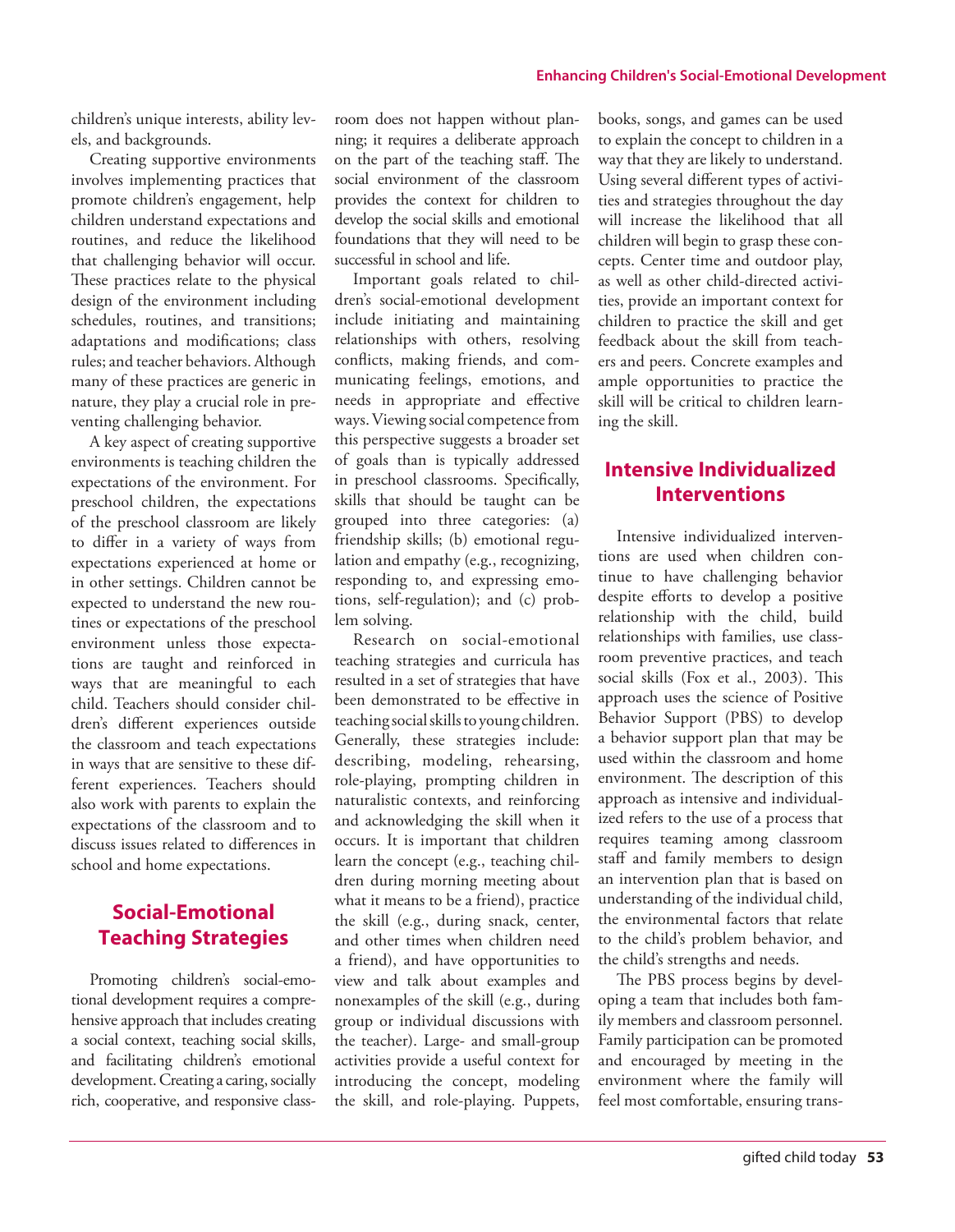#### **Enhancing Children's Social-Emotional Development**

lation services so that the family can actively participate, meeting at times that are convenient for the family, and approaching the family with a sincere expression of concern rather than blame for the child's problem behavior (Dunlap & Fox, 1996). The first task of the team is to determine the events, circumstances, and interactions that trigger and maintain problem behavior through functional assessment. The family perspective is vitally important here because family members will have information about the child that school personnel may not. For example, a parent may be able to share that days when his child is easily frustrated and explosive seem to correspond with the child complaining of an ear ache or sore throat in the morning before going to school.

The functional assessment process culminates in the development of a behavior support plan. This plan includes strategies for preventing the behavior, skills that will be taught to the child, and strategies to ensure that the problem behavior is not maintained. Ideally, a behavior support plan should be developed that will address problem behavior in the classroom and at home (if it is occurring in both environments). The development of a plan that will be used by the family in the home and community is best developed with the family member as an active participant.

PBS is a process that was designed to be responsive to family needs, preferences, strengths, and values. The success of the process will rest on the adults' ability to team well together and to develop a behavior support plan that is both relevant for the family (i.e., respectful of family values and beliefs, a match to family need) and effective for the child.

Although it is beyond the scope of this article to discuss all of the practices across the pyramid in detail, in

the following section some additional teaching tips are presented that correspond to the levels of the pyramid and which, when implemented consistently and effectively, are likely to result in fewer problem behaviors.

#### Build Positive Relationships With Every Child Every Day

Relationships between adults and children provide a supportive context for teaching new skills, as well as addressing problem behavior. Support and attention from adults is very important to children. Unfortunately, some children who engage in problem behaviors are more likely to have interactions with adults that are directive or focused on their problem behavior rather than interactions that provide positive feedback for appropriate behavior and support for learning new skills. Engaging in positive interactions with children that are focused on teaching new skills and supporting children's appropriate behavior is important for building relationships in which children feel safe and are supported to try new things, persist at difficult tasks, and ask for help when they need it. Although this is easy to do with some children, it is more difficult to do with children who engage in ongoing problem behavior. The goal is to try to have a positive, supportive interaction with every child every day. This may take the form of guiding a child through a social problem, providing positive feedback about something the child has done well, or engaging in a conversation with the child about something in which the child is interested.

#### Build Meaningful Partnerships With Families

Effective early childhood education is built on meaningful relationships between early care providers and families. These relationships do not come instantly but are instead built over a period of time with mutual trust and respect serving as the foundation (Barrera, Corso, & Macpherson, 2003). It is critical to build these relationships with all families so that the relationship is established prior to having to address problem behavior. These relationships can provide a context for sharing strategies with families about promoting their children's social skills and emotional development. It is also in the context of these relationships that teachers can learn about the child's interests, needs, and abilities. Importantly, these positive relationships between families and professionals provide a supportive context in which to address problem behavior when it occurs.

#### Structure Routines, Transitions, and Activities

Children often engage in problem behavior when they don't know what to do or how to do it. Further, many challenging behaviors occur when children are waiting with nothing to do. A key strategy for preventing challenging behavior relates to the design and implementation of the schedule (Lawry et al., 1999; Strain & Hemmeter, 1999). There are three key factors. First, the schedule should be implemented consistently in order to help children know what to do. When the schedule changes from day to day, it is difficult for children to learn the routine. Second, minimize the number of transitions in which children spend time waiting with nothing to do. This can be accomplished by minimizing large-group transitions. For example, rather than having a transition to and from a group snack time, a snack can be an activity during center time in which children are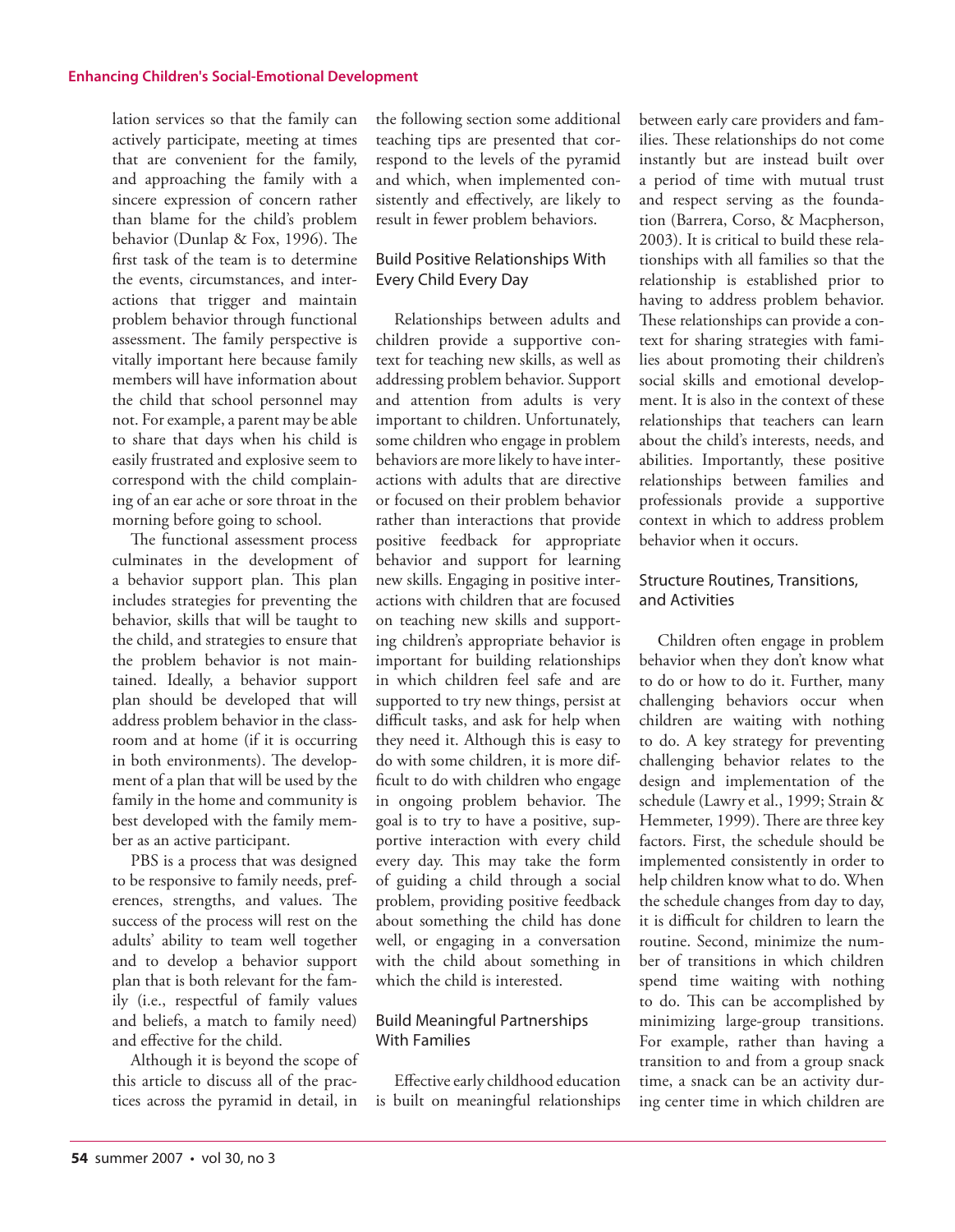allowed to participate as they choose. Transitions can also be structured so that children have something to do, such as a story, song, or game, while they are waiting for other children to complete the transition. Third, children should be taught the classroom routines and expectations. Although some children will learn the routines and expectations simply by participating in them, other children will need to be taught in more individualized ways. Picture schedules, peer buddies, and teacher assistance can be used to teach routines and expectations.

#### Create Activities That Are Fun and Engaging

Engagement is key to preventing challenging behavior (Kaiser & Rasminsky, 2003). When children are engaged in an activity they enjoy, they are less likely to engage in problem behavior. It is important to realize that not all children enjoy the same activities or can participate in the same activities in the same way. Activities should be structured such that children of differing ability levels can participate. Some children may benefit from assistance from an adult when learning a new activity, and other children may benefit from a set of pictures that demonstrates how to participate in an activity (Sandall et al., 2002).

#### Teach With Intention

Children who are able to communicate their emotions appropriately, who can solve social problems, and who have positive social interaction skills are less likely to engage in problem behavior. A critical step in preventing problem behavior is teaching these types of skills in a systematic, intentional way that includes teaching the concept, talking about examples and nonexamples, supporting children's use of the skills in naturally occurring contexts, and reviewing children's use of the skills (Webster-Stratton, 1999). The following vignette provides an example of how to intentionally teach a social skill.

In order to teach the children how to help each other, Ms. Talbot presents the concept during circle time using a book about helping other children. After she reads the story, she asks the children to identify some times when they have needed help or when they have helped someone else. She then reminds them to help each other throughout the day. During center time, Libby asks the teacher for help in the block area. Ms. Talbot prompts her to ask her friends for help. Libby goes back to the block area and asks Sam to help her. Sam helps her with the block structure and Ms. Talbot comments, "Wow, you guys worked together to build a big castle!" At the end of the day during group time, Ms. Talbot reminds them about the importance of helping each other and asks if anyone helped someone else or had someone help them. Jacob raises his hand and says, "Luke couldn't get the water on when he was washing his hands so I helped him turn on the water." Ms. Talbot acknowledges Jacob and asks other children for examples. Helping each other will be discussed for several days until all of the children understand the concept and are consistently helping each other when they need help.

Teaching children how to be good friends, how to be good problem solvers, and how to communicate their emotions can be fun. There are many creative ways to teach these skills including games, puppets, children's literature, and social stories (Joseph & Strain, 2003). Teaching social skills in a fun and engaging way is key to preventing problem behavior.

#### Model and Acknowledge Appropriate Social Behavior

Adult attention and feedback are important tools in promoting children's social skills and emotional development (Kaiser & Rasminsky, 2003; Webster-Stratton, 1999). Adult attention and feedback can be used to guide children through difficult social problems, model appropriate ways to communicate difficult emotions, demonstrate strategies for dealing with peers, and confirm with children that their behavior is appropriate. When working with children with challenging behavior, it is easy to get caught up in dealing with the problem behavior rather than giving the child time and attention for positive behavior. Teachers should attempt to focus on acknowledging children when they are engaging in appropriate behavior and modeling appropriate ways to respond when one is happy, frustrated, mad, or sad (Lawry et al., 1999).

#### Pay Attention to the Function of the Child's Behavior

child a new skill they can use in place Many children engage in problem behavior because they do not have the social skills or language skills to engage in more appropriate behavior. When this is the case, an effective way to address the problem is to teach the